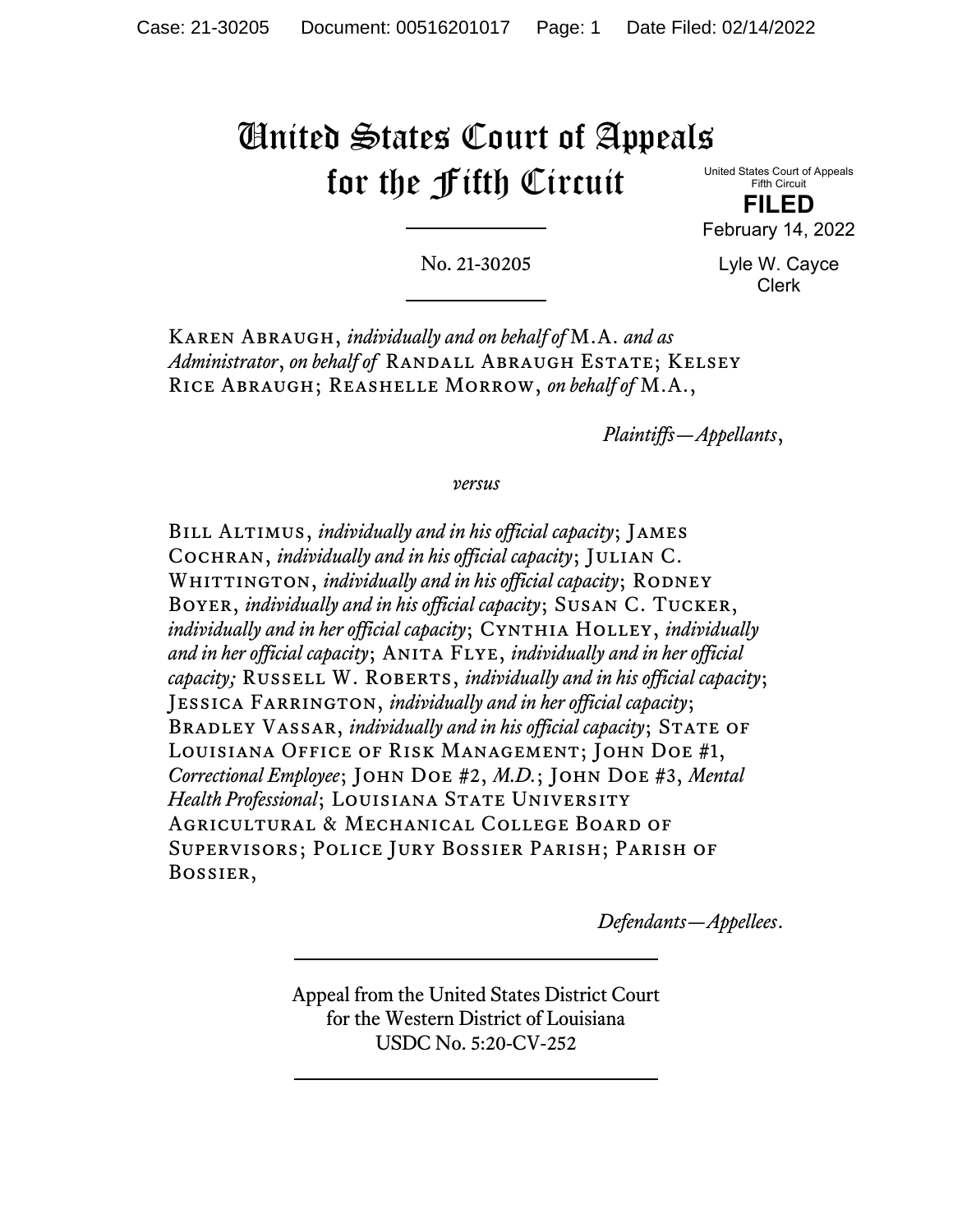Before Wiener, Graves, and Ho, *Circuit Judges*. James C. Ho, *Circuit Judge*:[\\*](#page-1-0)

Some words have multiple meanings. The right meaning may vary dramatically depending on context. And determining which usage applies to a given situation can have significant consequences under our legal system.

A few examples will suffice to show how things can go awry if you get the usage wrong. "Sanction" can mean official approval—or official penalty. "Natural born" often refers to an attribute possessed at birth (as in "natural born citizen" or "natural born athlete")—but it could also refer to the method of one's delivery into the world. "Discrimination" might mean disfavoring one group of individuals over another—or it might just mean differentiating among people based on a group trait. *See also* Charles P. Pierce, *Goat vs. G.O.A.T.: The History Behind Sports's Antithetical Animal Analogy*, SPORTS ILLUSTRATED, July 23, 2018 (depending on context, "goat" can mean "an athlete who failed, garishly, hilariously, and at the worst possible time"—or the "greatest of all time").

Judges and lawyers are only human. At times we may be imprecise in our use of terminology. And that imprecision can lead to legal error. In particular, courts and judges are sometimes "less than meticulous" when it comes to the term "jurisdiction." That's what the Supreme Court observed in *Arbaugh v. Y&H Corporation*, 546 U.S. 500, 511 (2006)—not to be confused with the lead plaintiff here, Karen Abraugh.

It's also what happened here. In this case, the district court was "less than meticulous" about one particular aspect of jurisdiction—the concept of "standing." The following two principles, stated independently, are both legally correct as far as they go: (1) A plaintiff like Abraugh lacks "standing"

<span id="page-1-0"></span><sup>\*</sup> Judges Wiener and Graves concur in all but Section II.C of this opinion.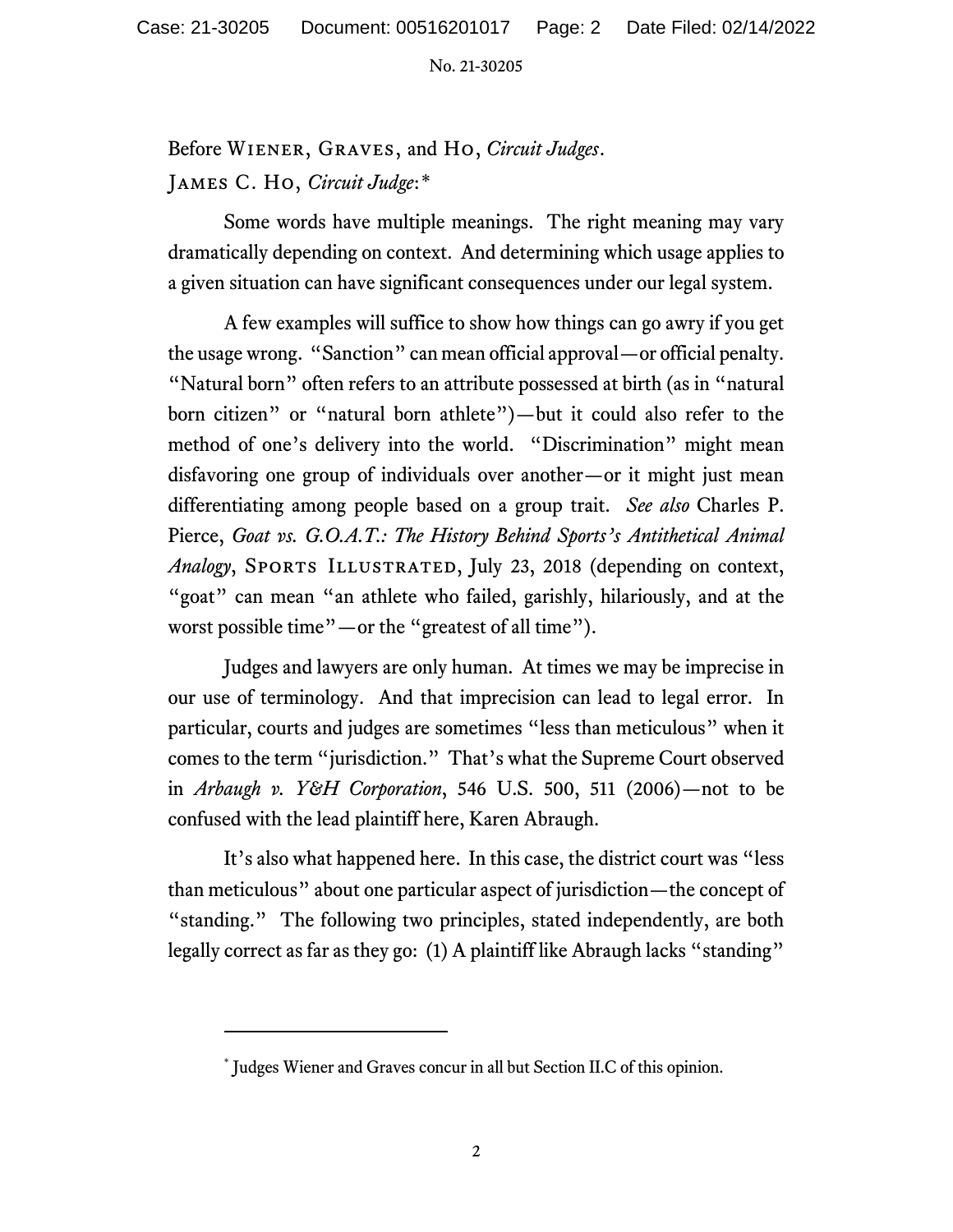to bring suits like this. (2) If a plaintiff lacks "standing," then the district court lacks subject matter jurisdiction to consider the plaintiff's claims.

But combining these statements here, as the district court did, creates legal error. That's because they involve different conceptions of standing.

The first statement concerns prudential standing, not Article III standing: Abraugh lacks prudential standing because Louisiana law does not authorize her to bring this particular cause of action. The second statement, by contrast, concerns Article III standing: If Abraugh lacks Article III standing, then the district court lacks subject matter jurisdiction over her claims.

In this case, Abraugh lacks prudential standing. But she has Article III standing. She has a constitutionally cognizable interest in the life of her son. And that determination does not turn on whether Louisiana law allows her to sue.

So the district court erred when it held that it lacked subject matter jurisdiction to consider any of Abraugh's amended complaints. Accordingly, we reverse and remand for further proceedings.

## **I.**

Karen Abraugh brought this suit over the wrongful death of her son Randall. Authorities booked Randall into the Bossier Maximum Security Facility as a pretrial detainee. He was both medicated and intoxicated at the time, and he had a history of mental health treatment. Though Randall was identified as "a detainee who should be followed for alcohol withdrawal syndrome and possible delirium tremens," prison officials allegedly placed him in a cell without an operable source of water and failed to monitor him or provide any medication or liquids. The next day, officials found him hanging from his bedsheets. After emergency medical services personnel restored his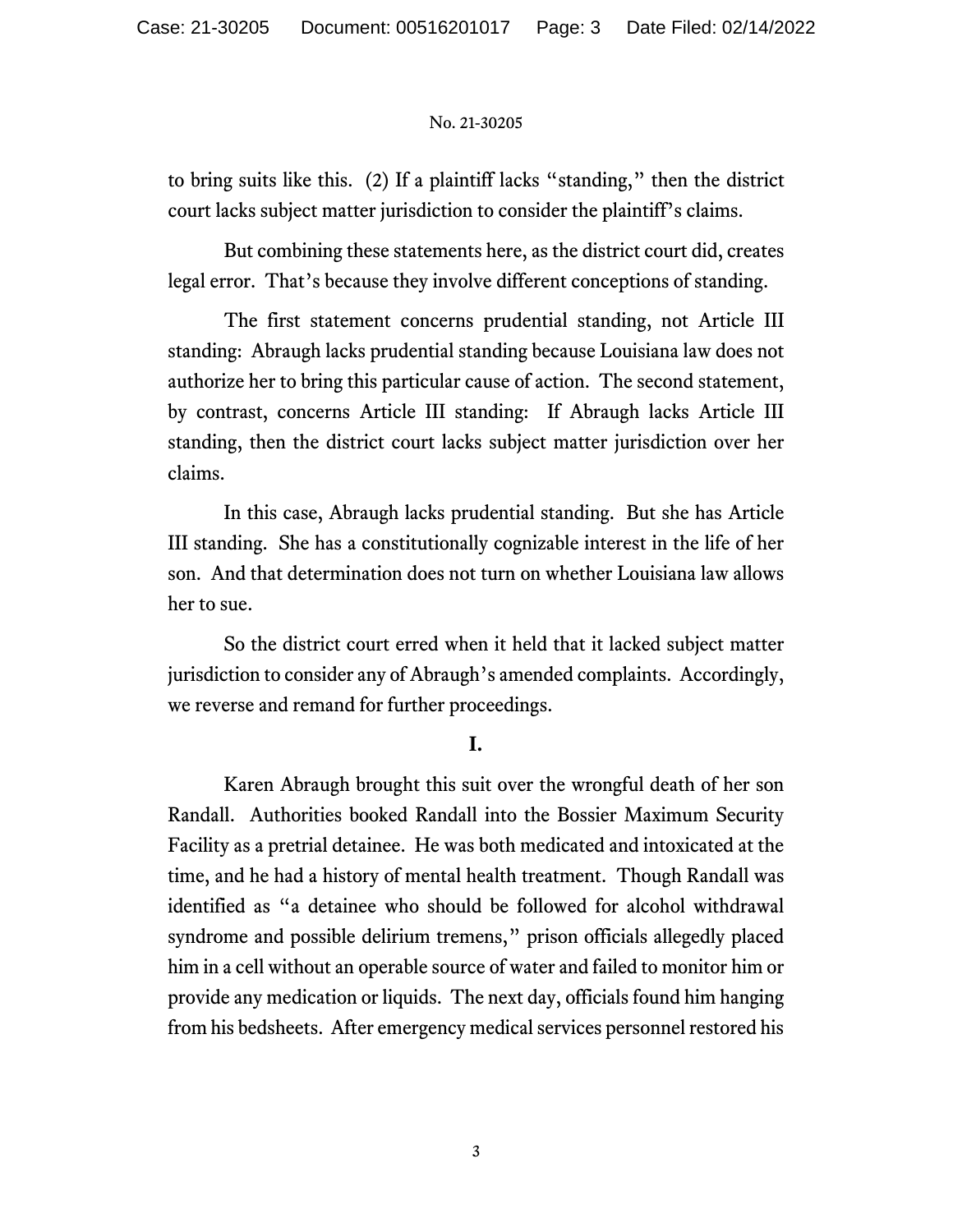cardiac function, he was transported to the hospital for treatment, but he eventually died there from his injuries.

So Karen filed this action. She filed the complaint both individually and on behalf of Randall's estate. The complaint asserted civil rights violations under 42 U.S.C. § 1983, wrongful death and survival claims under Louisiana law, and other state-law claims against various defendants whom she alleges were responsible for her son's death. It alleged that Randall was survived by his wife, Kelsey Rice Abraugh, along with his biological parents and siblings.

Karen later amended her complaint to "substitute Plaintiff with individual heirs" by "adding Kelsey Rice Abraugh (Randall Abraugh's surviving spouse), and [M.A.] (Randall Abraugh's minor child)." She subsequently amended the complaint again to allow M.A. to appear through Reashelle Morrow, her mother and natural tutor.

The district court granted Defendants' motions to dismiss. It held that Karen lacked Article III standing to bring this suit, on the ground that Louisiana law does not provide her with a right of action to pursue these claims. The district court also found that the later amendments adding Kelsey and M.A. to this action could not cure the initial jurisdictional defect, because Karen was the only plaintiff in the original complaint. Karen timely appealed.

We review a dismissal for lack of Article III standing de novo. *See*,*e.g.*, *Glen v. Am. Airlines, Inc.*, 7 F.4th 331, 334 (5th Cir. 2021).

## **II.**

There are three elements that a plaintiff must prove to establish Article III standing: injury in fact, traceability, and redressability. *See Lujan v. Defs. of Wildlife*, 504 U.S. 555, 560–61 (1992).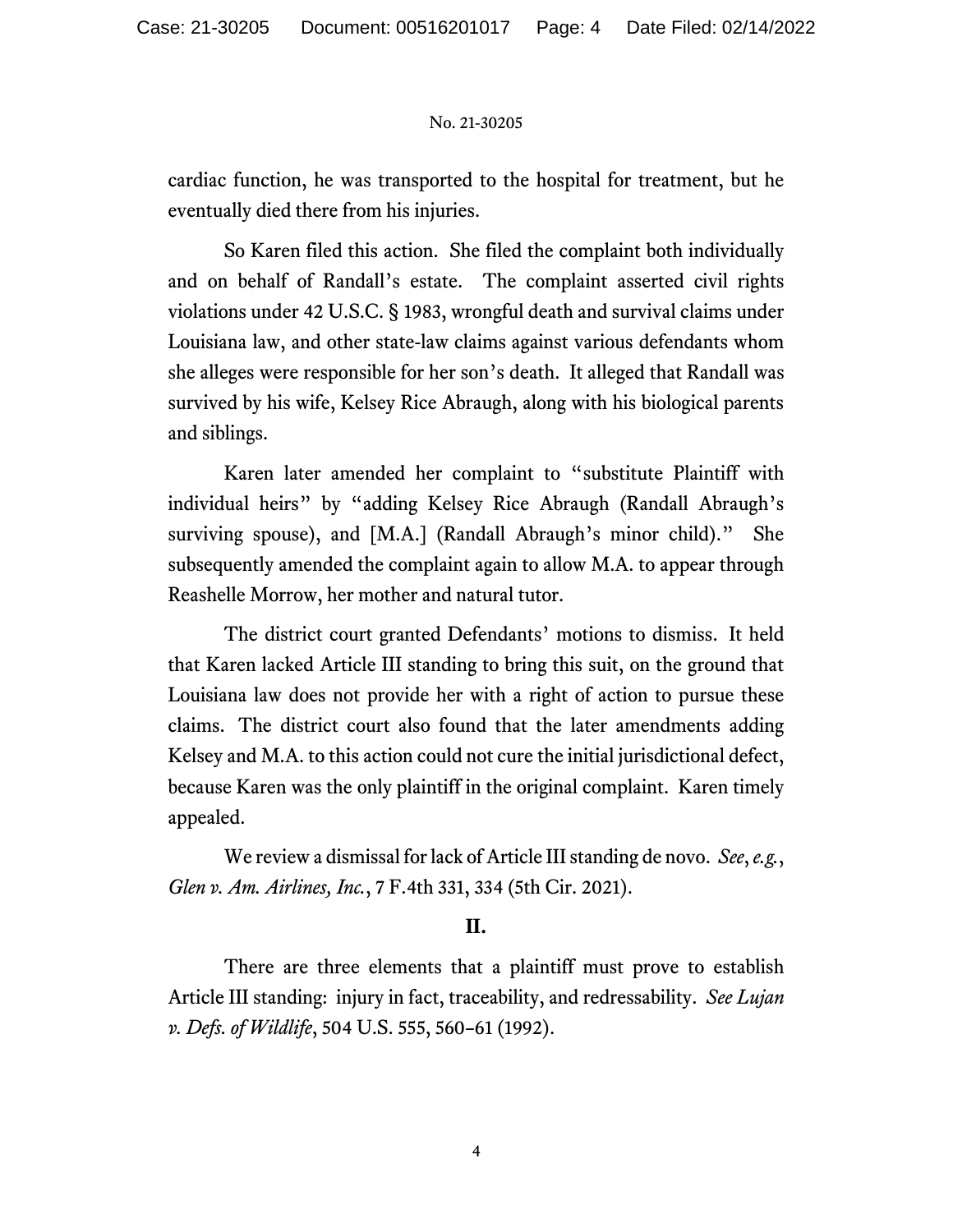In addition, courts have occasionally articulated other "standing" requirements that plaintiffs must satisfy under certain conditions, beyond those imposed by Article III. As relevant here, "[s]tanding under the Civil Rights Statutes is guided by 42 U.S.C. § 1988." *Pluet v. Frasier*, 355 F.3d 381, 383 (5th Cir. 2004). And § 1988 "provides that state common law is used to fill the gaps in administration of civil rights suits." *Id. See also* 42 U.S.C. § 1988(a).

So "a party must have standing under the state wrongful death or survival statutes to bring a claim under 42 U.S.C. §§ 1981, 1983, and 1988." *Pluet*, 355 F.3d at 383.

Under Louisiana law, the right to pursue a survival or wrongful death action is available to four exclusive categories of survivors. Those four classes are as follows:

(1) The surviving spouse and child or children of the deceased, or either the spouse or the child or children.

(2) The surviving father and mother of the deceased, or either of them if he left no spouse or child surviving.

(3) The surviving brothers and sisters of the deceased, or any of them, if he left no spouse, child, or parent surviving.

(4) The surviving grandfathers and grandmothers of the deceased, or any of them, if he left no spouse, child, parent, or sibling surviving.

LA. CIV. CODE arts. 2315.1(A) & 2315.2(A).

These provisions make clear that the existence of a higher class of survivors prevents a person in a lower class from filing suit. *Id.* And that is precisely the problem here: Karen would be allowed to sue under Louisiana law, but for the fact that there are other individuals who enjoy superior status under the governing provisions. Indeed, she concedes as much. She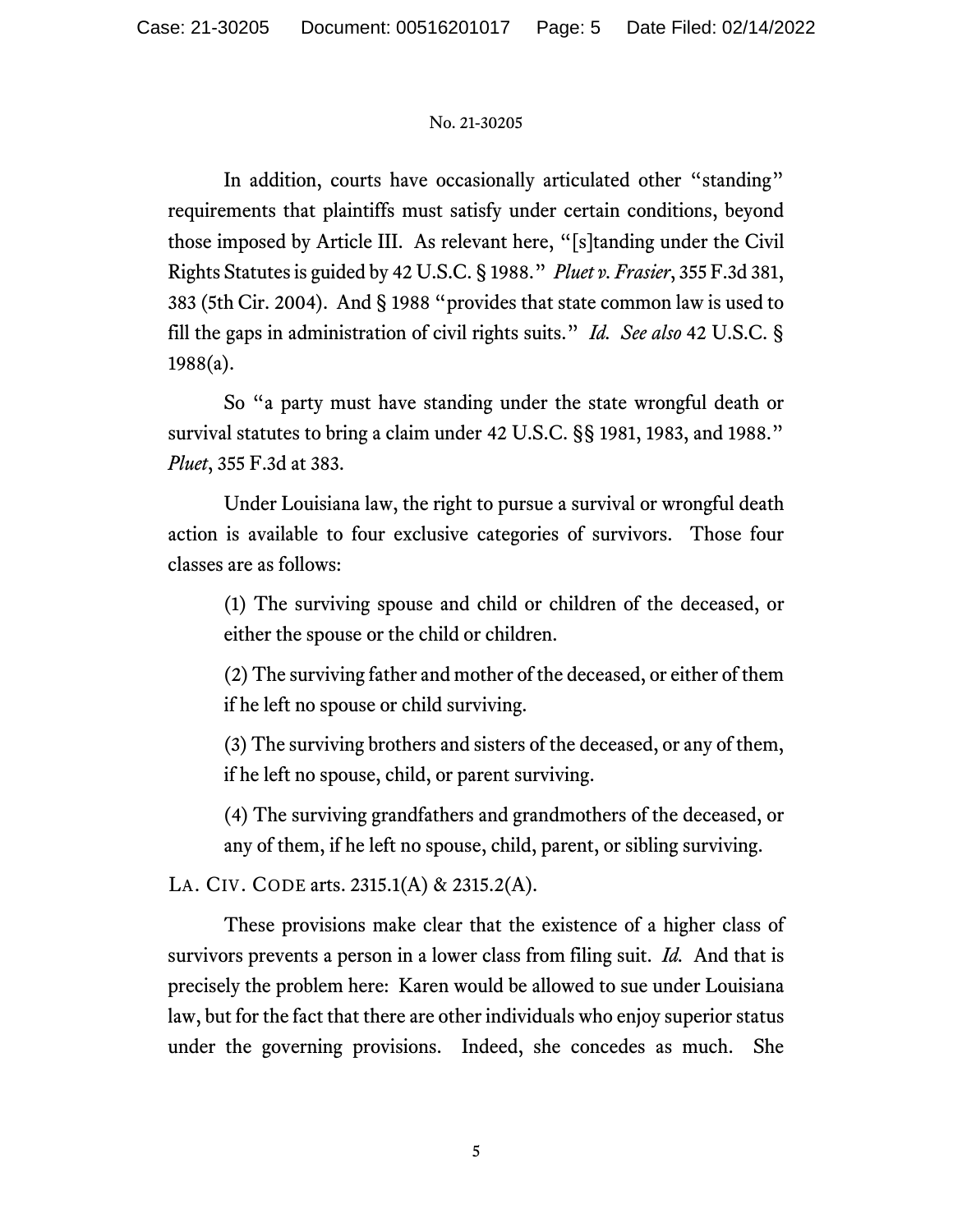concedes, as she must, that Randall was survived by his wife, Kelsey, and his daughter, M.A. As the "surviving spouse and child . . . of the deceased," they are the only ones who may bring these survival and wrongful death claims in accordance with Louisiana law. LA. CIV. CODE arts.  $2315.1(A)(1)$  $\&$  2315.2(A)(1). And because they are available to sue, Karen is disabled from suing as a matter of Louisiana law as the "surviving . . . mother of the deceased." *Id.* arts. 2315.1(A)(2) & 2315.2(A)(2).

That much is undisputed. But it led the district court to (incorrectly) conclude that it lacked subject matter jurisdiction because Karen lacked Article III standing to bring this suit. To be sure, the district court did not err in describing her inability to sue under Louisiana law as a defect of "standing." But it is a defect of prudential standing, not Article III standing. And the difference matters here, because Article III standing is the only kind of standing required before a federal district court can exercise subject matter jurisdiction.

# **A.**

Before we explain why there is subject matter jurisdiction in this case, we should first address why we decline to embrace the jurisdictional theory set forth by Karen.

As Karen points out, at least four paragraphs in both the original and amended complaints mention Kelsey. So Karen theorizes that Kelsey was a plaintiff at the outset of this litigation—and as explained, Kelsey is indisputably entitled to sue under Louisiana law.

But Kelsey was not listed in the caption of the original complaint. Rule 10(a) of the Federal Rules of Civil Procedure states that "[t]he title of the complaint must name all the parties." FED. R. CIV. P.  $10(a)$ . And even if we were to accept that omission as a named party in the caption of the complaint is not necessarily "determinative as to the identity of the parties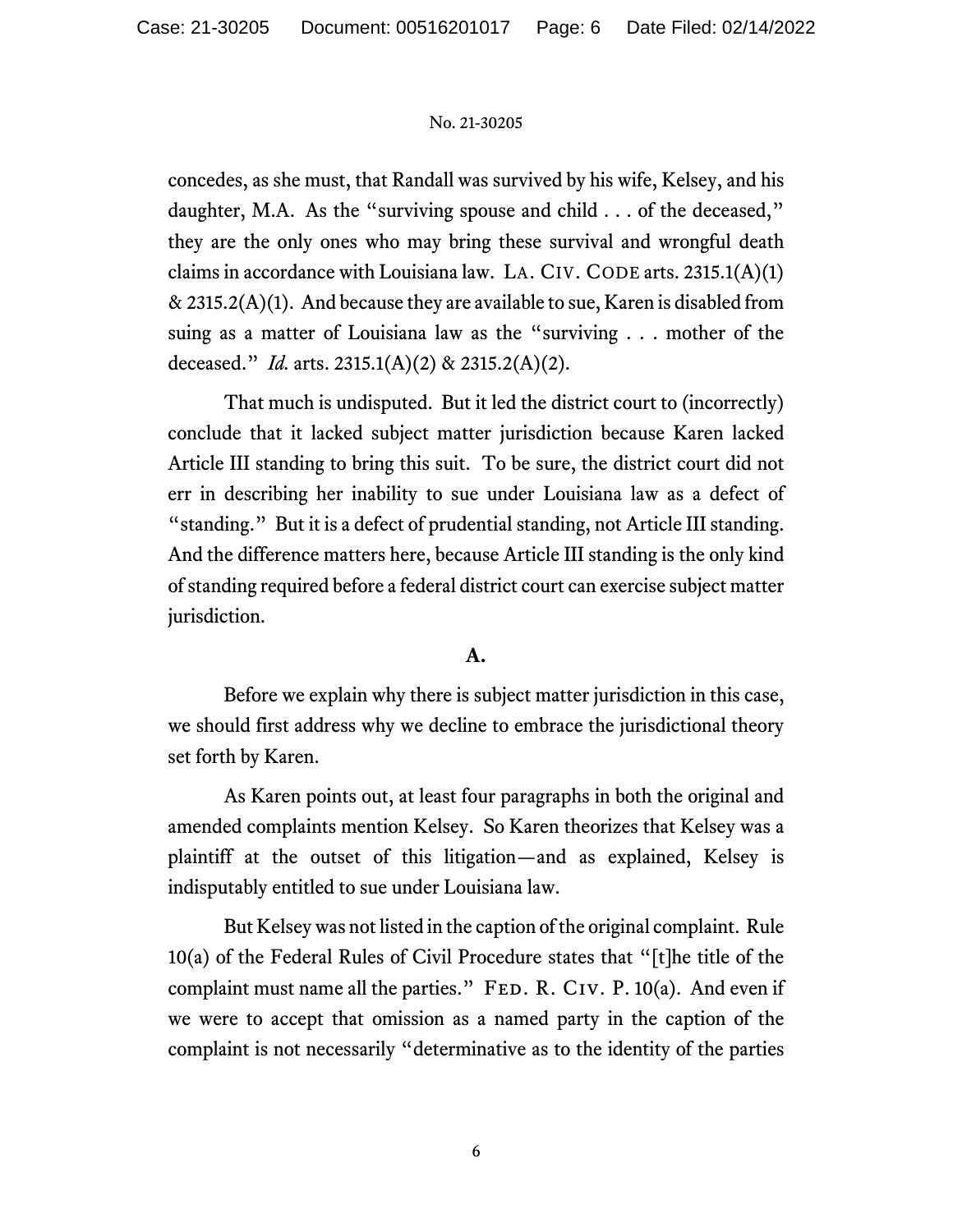to the action," Charles Alan Wright & Arthur R. Miller, 5A FEDERAL PRACTICE AND PROCEDURE § 1321 (4th ed. 2018), courts at least give the caption "considerable weight when determining who the plaintiffs to a suit are since plaintiffs draft complaints." *Williams v. Bradshaw*, 459 F.3d 846, 849 (8th Cir. 2006). We see no basis for looking past the caption here.

# **B.**

The better jurisdictional argument for Karen is that the district court wrongly conflated two distinct concepts of standing—and that what really matters here is that she has standing under Article III, even if she cannot sue as a matter of Louisiana law.

The term "standing" is often misused in our legal system. "The 'standing' label is . . . sometimes placed on the real-party-in-interest challenge." *Norris v. Causey*, 869 F.3d 360, 366 (5th Cir. 2017). And this has unfortunately led to confusion for attorneys and judges. *See id.*

In fact, our unpublished opinions are divided over the very question presented in this appeal: Does lack of "standing" to bring a § 1983 claim under a state's wrongful death or survival statute implicate subject matter jurisdiction? *Compare King ex rel. Chaney v. Texas Med. Bd.*, 576 F. App'x. 353, 354 (5th Cir. 2014) (per curiam) (yes), *with Prudhomme on behalf of Reed v. Russell*, 802 F. App'x 817, 821 (5th Cir. 2020) (per curiam) (no).

Our decisions should not be so divided, however. Because our court has repeatedly affirmed the legal principle that should decide this question: "[S]tanding in federal court is determined *entirely by Article III* and depends in no degree on whether standing exists under state law." *Int'l Primate Prot. League v. Adm'rs of the Tulane Educ. Fund*, 895 F.2d 1056, 1061 (5th Cir. 1990) (emphasis added), *rev'd on other grounds*, 500 U.S. 72, 74, 76–77 (1991). *See Duarte ex rel. Duarte v. City of Lewisville*, 759 F.3d 514, 519 n.1 (5th Cir. 2014) (same). So the fact that Karen was not the proper plaintiff to bring this action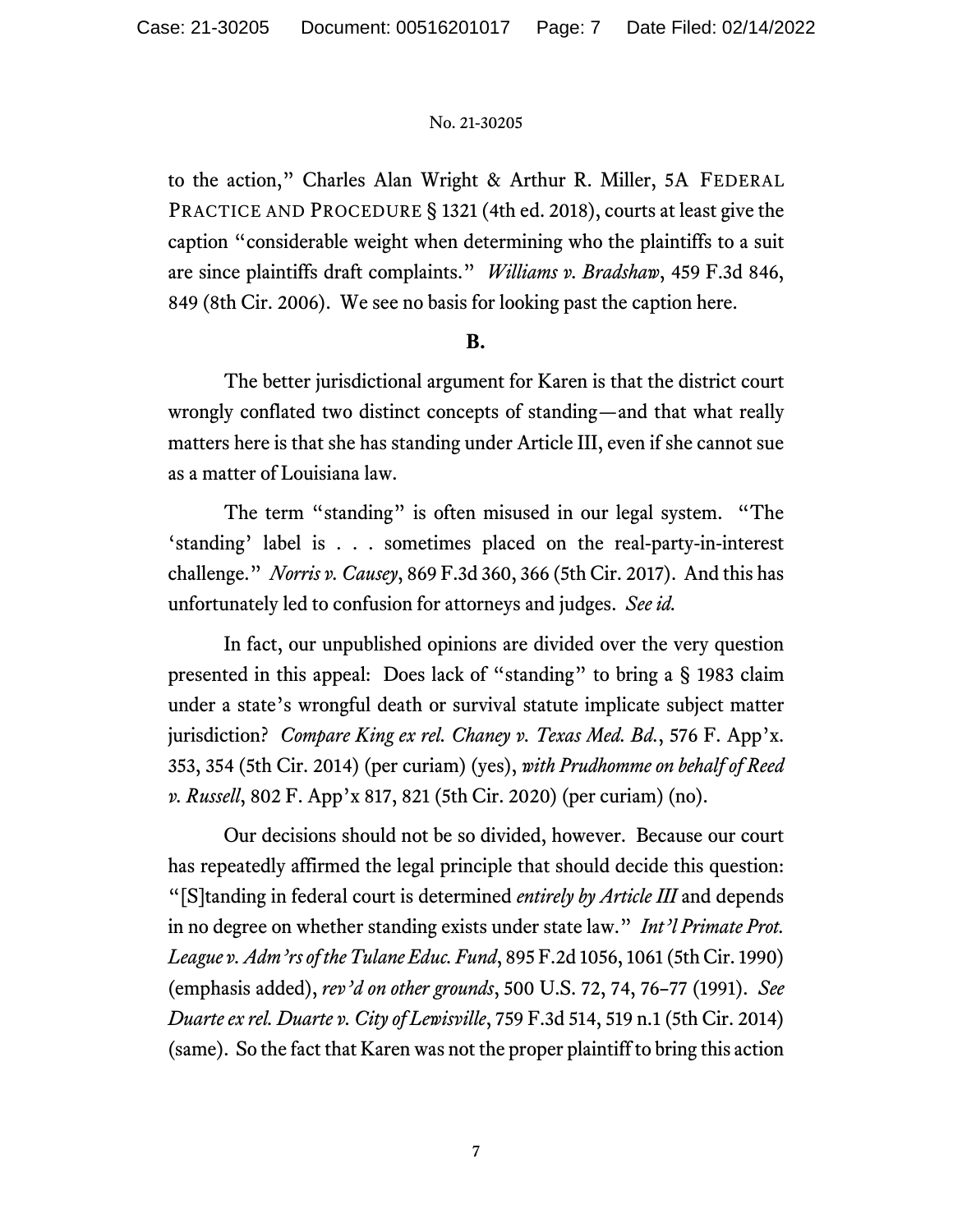under Louisiana law does not mean that she lacked Article III standing. *See Norris*, 869 F.3d at 367.

Karen does indeed have Article III standing to bring this suit. She seeks money damages to address the death of her son, which was allegedly caused by Defendants' conduct. So she has sufficiently alleged all three elements required to establish Article III standing at this stage. *See Lujan*, 504 U.S. at 560–61 (Article III standing exists at the pleading stage when a plaintiff plausibly alleges (1) an "injury in fact," (2) that is "fairly traceable to the challenged action of the defendant," and (3) that is "likely ... redress[able] by a favorable decision") (cleaned up).

Our sister circuits have held that a child has Article III standing to file suit over the wrongful death of a parent. *See*, *e.g.*, *Jones v. Prince George's Cty.*, 348 F.3d 1014, 1018 (D.C. Cir. 2003). We presume that similar logic would govern a suit filed by a parent over the wrongful death of a child. And in any event, Karen has also sufficiently alleged Article III standing in her capacity as the administrator of her son's estate. The estate has suffered an injury that the defendants are allegedly responsible for, and it seeks redress in the form of money damages.

So we do not doubt the subject matter jurisdiction of the district court. Karen has established "[s]tanding of the constitutional variety—the wellknown injury, causation, and redressability trifecta." *Norris*, 869 F.3d at 366. And it is that kind of standing that determines subject matter jurisdiction. *Id.*

The defect here, by contrast, is one of prudential standing. And prudential standing does not present a jurisdictional question, but "a merits question: who, according to the governing substantive law, is entitled to enforce the right?" *Id.* at 367 (quotations omitted). As the Federal Rules of Civil Procedure make clear, "an action must be prosecuted in the name of the real party in interest." FED. R. CIV. P.  $17(a)(1)$ . And a violation of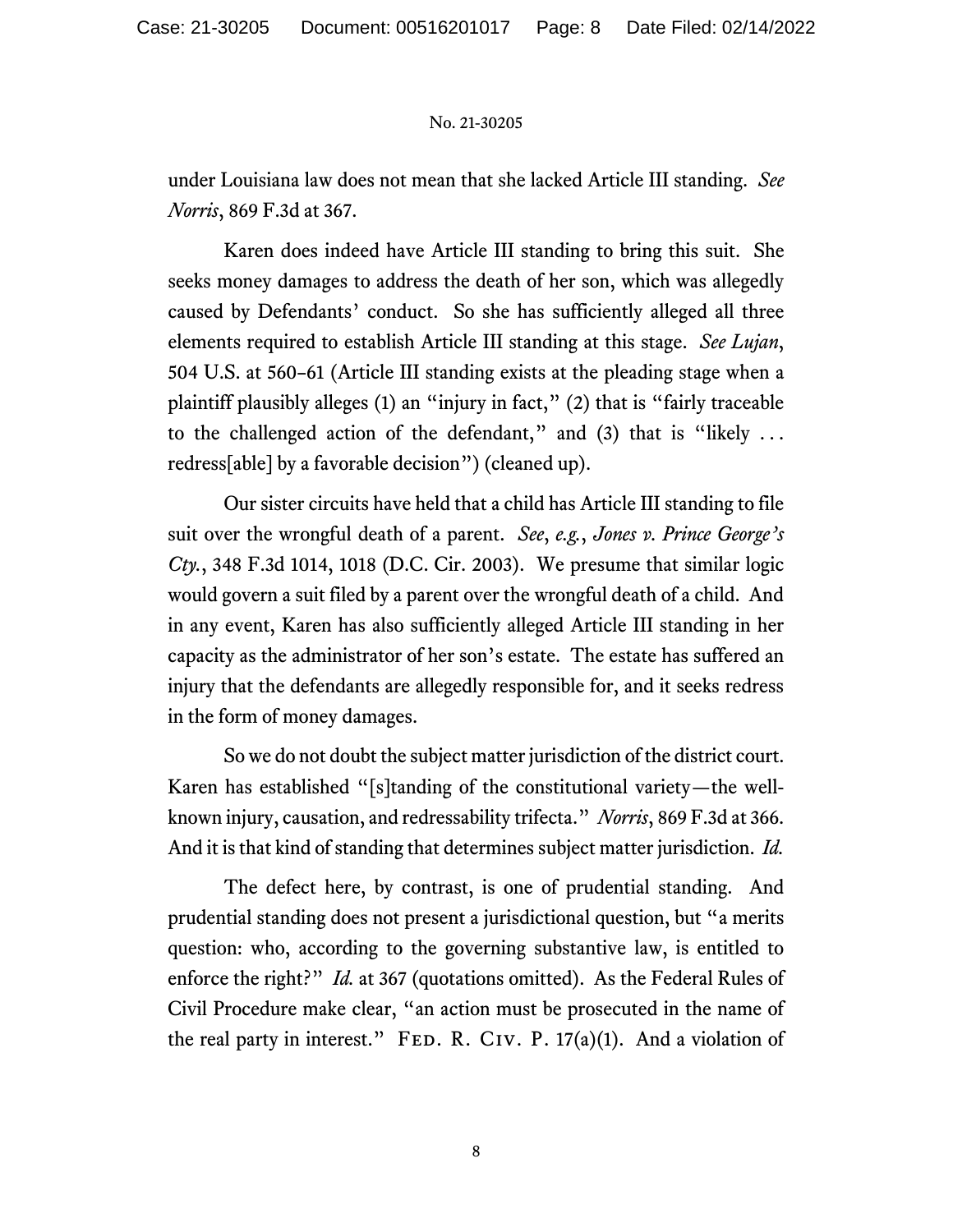this rule is a failure of "prudential" standing. *Ensley v. Cody Res., Inc.*, 171 F.3d 315, 320 (5th Cir. 1999) (citing Fed. R. Civ. P. 17(a)). "[N]ot one [of our precedents] holds that the inquiry is jurisdictional." *Id.* It goes only to the validity of the cause of action. And "the absence of a valid . . . cause of action does not implicate subject-matter jurisdiction." *Lexmark Int'l, Inc. v. Static Control Components, Inc.*, 572 U.S. 118, 128 n.4 (2014) (quotations omitted).

Accordingly, the district court erred in concluding that it lacked subject matter jurisdiction just because Karen was not the proper party to bring this case under Louisiana law.

# **C.**

There is one final issue that we must address. The district court erred because it improperly conflated Article III standing with prudential standing. But Karen has never made this argument. So that raises the question of forfeiture. *See Rollins v. Home Depot USA*, 8 F.4th 393, 397 (5th Cir. 2021).

It is our constitutional duty, of course, to decline subject matter jurisdiction where it does not exist—and that is so whether the parties challenge Article III standing or not. *See*, *e.g.*, *Frank v. Gaos*, 139 S. Ct. 1041, 1046 (2019) (noting courts' "obligation to assure ourselves of litigants' standing under Article III") (quotations omitted).

But the opposite is not true. We do not have a constitutional duty to *accept* subject matter jurisdiction based on theories not actually presented by the parties. Rather, "[a]rguments in favor of [Article III] standing, like all arguments in favor of jurisdiction, can be forfeited or waived." *Ctr. for Biological Diversity v. EPA*, 937 F.3d 533, 542 (5th Cir. 2019). And Plaintiffs like Karen bear the burden of establishing Article III standing. *See Lujan*, 504 U.S. at 560–61. So we must address the issue of forfeiture.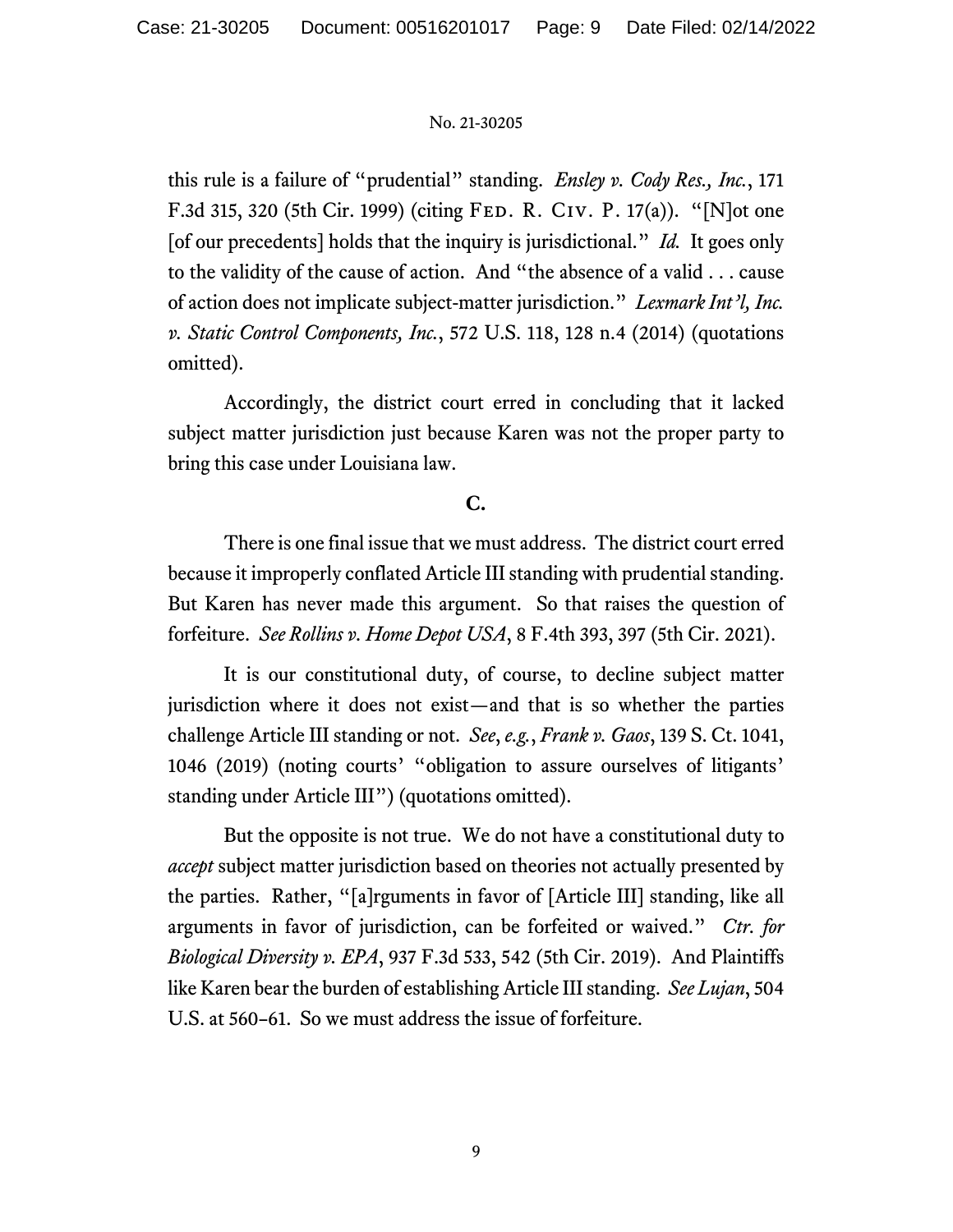We find no forfeiture here. Karen has repeatedly asserted that the district court erred in dismissing this action for lack of standing. To support her standing argument, she invoked our decision in *Nobre v. Louisiana Department of Public Safety*, 935 F.3d 437 (5th Cir. 2019).

In *Nobre*, the decedent's mother (like Karen) filed § 1983 claims as well as wrongful death and survival claims under Louisiana law. *See id.* at 438. After filing the action (and after the limitations period had run), she discovered that her son had two children—which meant that she (like Karen) was "not the proper party" to bring the action under Louisiana law. *See id.*  at 439. In response, she substituted the children's natural tutors as plaintiffs in an amended complaint. Our court allowed the amendment and concluded that the amendment "would be allowed to relate back under Louisiana law, and is also allowed to relate back under Rule 15(c)(1)." *Id.* at 444.

So under *Nobre*, Plaintiffs like Karen may indeed amend their complaints to include the proper plaintiffs under state wrongful death and survival statutes.

But here's the problem: *Nobre* did not address standing at all—let alone distinguish between Article III standing and prudential standing. At first blush, then, it might seem odd for Karen to invoke a precedent to support Article III standing that nowhere even mentions, let alone analyzes, Article III standing.

That said, it seems obvious that Karen's argument is that this case presents no Article III standing defect for the same reason that no Article III standing defect was identified in *Nobre*. To be sure, a precedent that does not discuss standing or jurisdiction cannot be invoked as a precedent on standing or jurisdiction. *See*, *e.g.*, *Arizona Christian Sch. Tuition Org. v. Winn*, 563 U.S. 125, 144 (2011) ("When a potential jurisdictional defect is neither noted nor discussed in a federal decision, the decision does not stand for the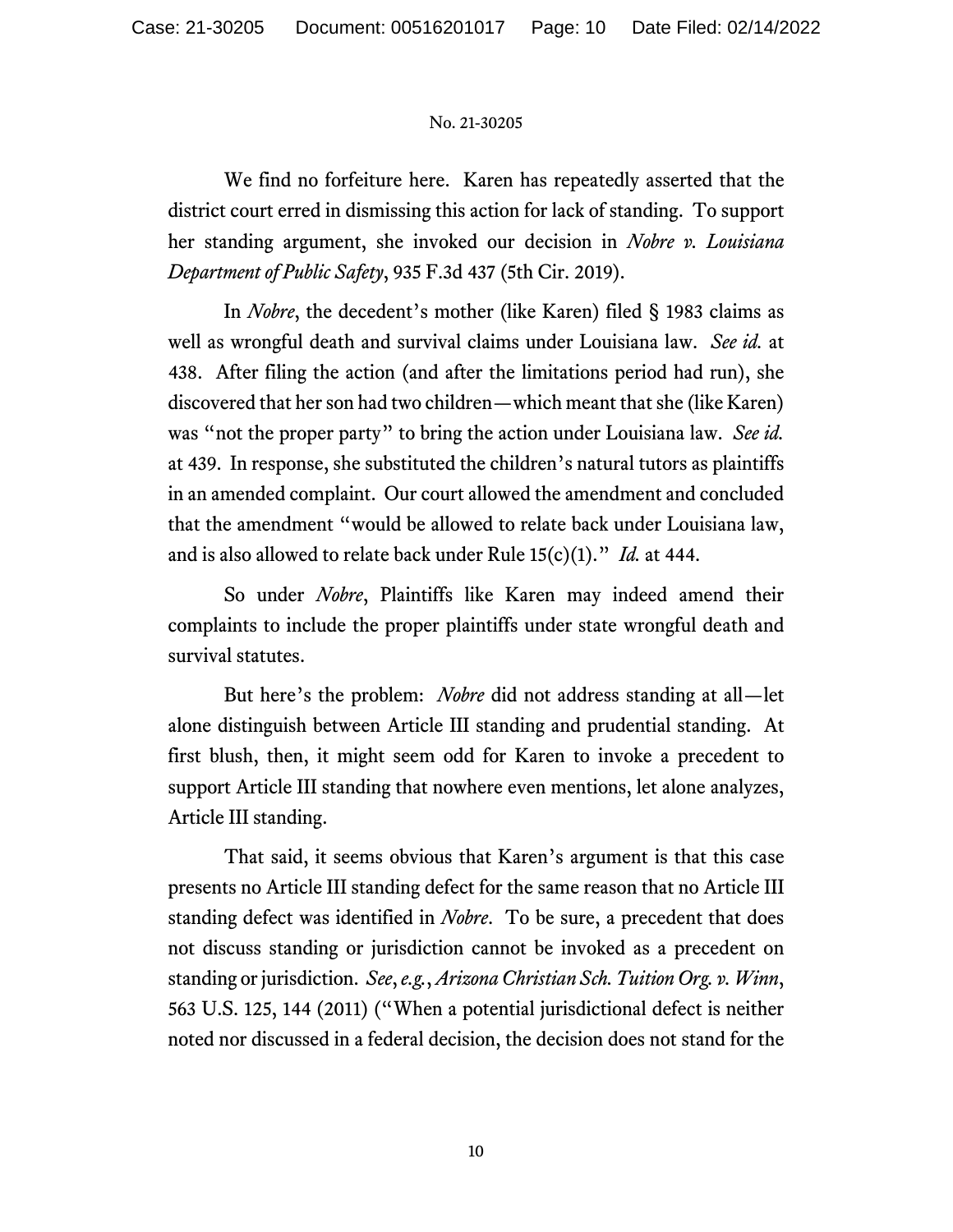proposition that no defect existed."); *Steel Co. v. Citizens for a Better Env't*, 523 U.S. 83, 91 (1998) ("drive-by jurisdictional rulings . . . have no precedential effect"). But the argument here is not that *Nobre* is binding precedent on standing—but that *citing* our decision in *Nobre* is sufficient to avoid forfeiture. Karen has sufficiently preserved her standing argument by arguing that there is standing here for the same reason there's standing in *Nobre*.

## **III.**

Two issues remain, both of which the district court should address in the first instance.

First is the matter of timeliness. Various Defendants contend that Kelsey and M.A.'s claims are time-barred and do not relate back to the original complaint in this action pursuant to either Rule 15 or Rule 17. *See Nobre*, 935 F.3d at 441–42 (relation back under Rule 15); *Ratner v. Sioux Nat. Gas Corp.*, 770 F.2d 512, 520 (5th Cir. 1985) (relation back under Rule 17(a)); *Magallon v. Livingston*, 453 F.3d 268, 273 (5th Cir. 2006) (addressing standard for "ratification, joinder, or substitution" under Rule 17(a)); *Wieburg v. GTE Sw., Inc.*, 272 F.3d 302, 308–09 (5th Cir. 2001) (same).

Second is the matter of sovereign immunity. Two Defendants—the Louisiana Office of Risk Management and the Board of Supervisors of Louisiana State University Agricultural and Mechanical College—contend that they are entitled to sovereign immunity.

The district court did not have an opportunity to address these issues in the first instance due to its jurisdictional holding. We decline to address these issues for the first time on appeal, and instead leave them for the district court to resolve on remand.